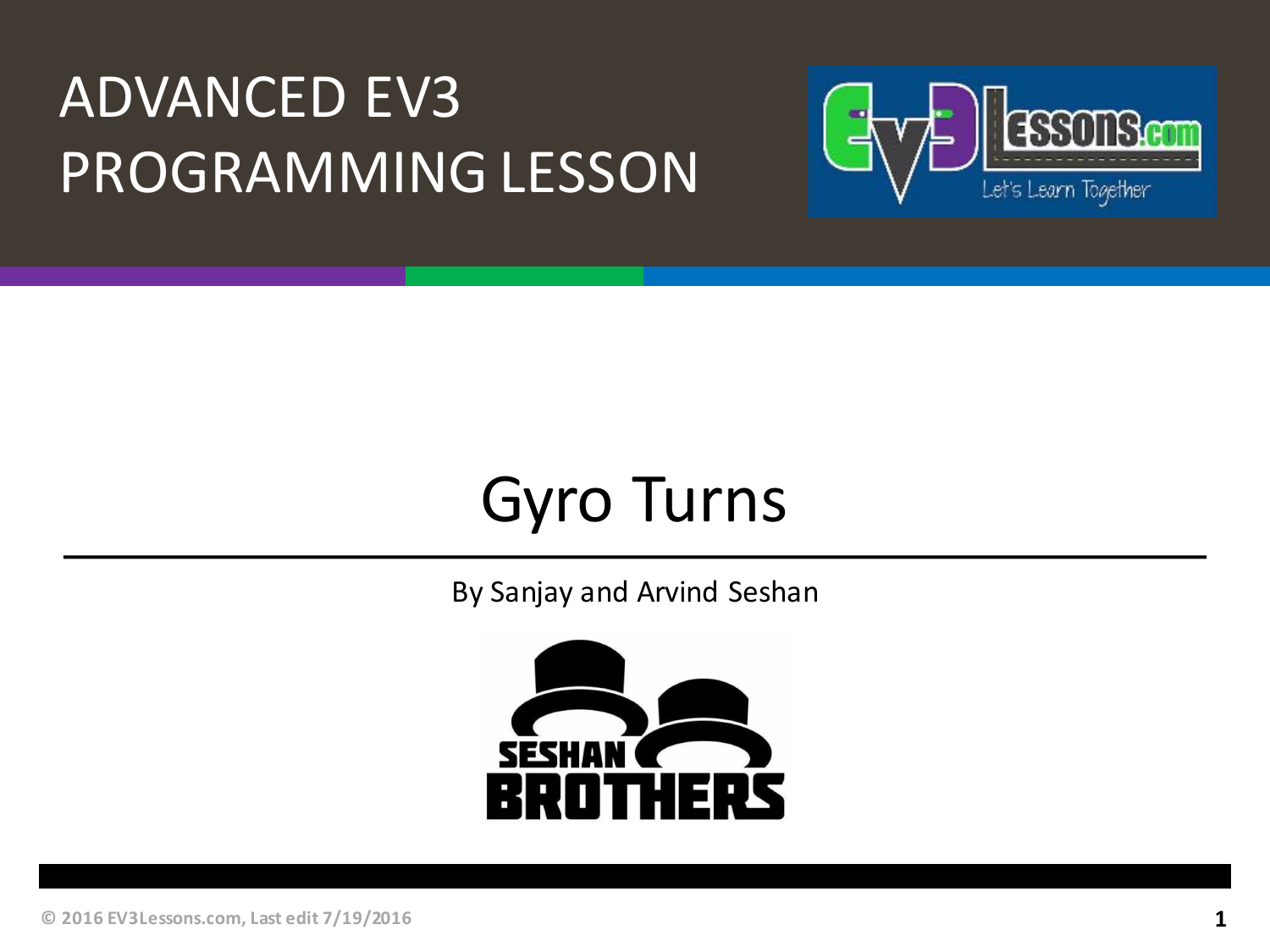#### Lesson Objectives

- 1. Learn what Gyro Lag is
- 2. Learn one way to correct for this lag
- 3. Understand why it is important to explore alternative solutions to a problem

*A* Pre-requisites: My Blocks with Inputs and Outputs, Data wires, Math Blocks, Loops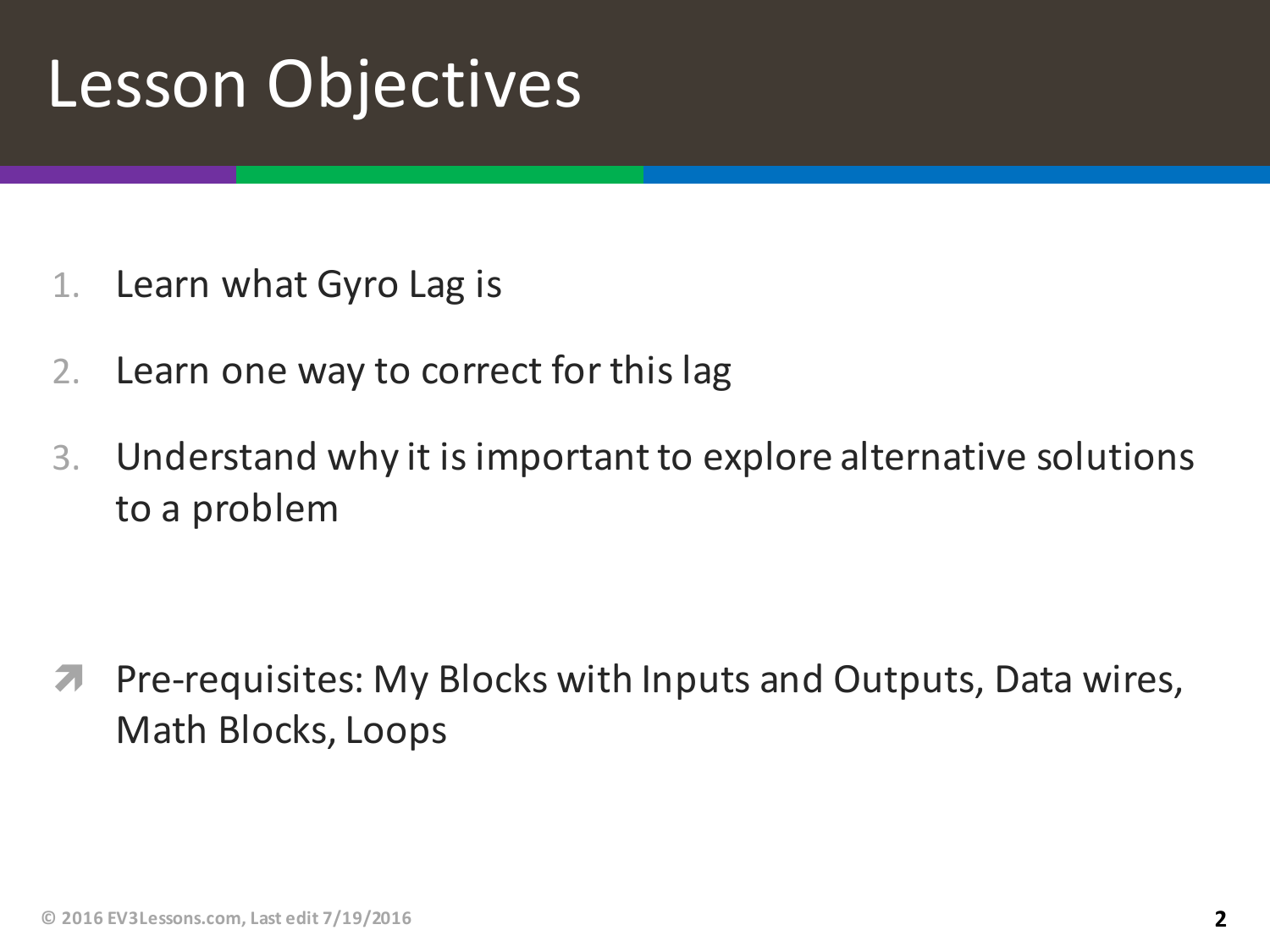# Gyro Problem 2: Lag

#### What is lag?

- **7** The gyro sensor readings lag behind the true value sometimes
- $\blacktriangledown$  When the turn starts, it takes time for the gyro to begin changing
- $\blacktriangledown$  This lesson presents one way to deal with lag in a turn: reduce the amount of angle that you turn to compensate for lag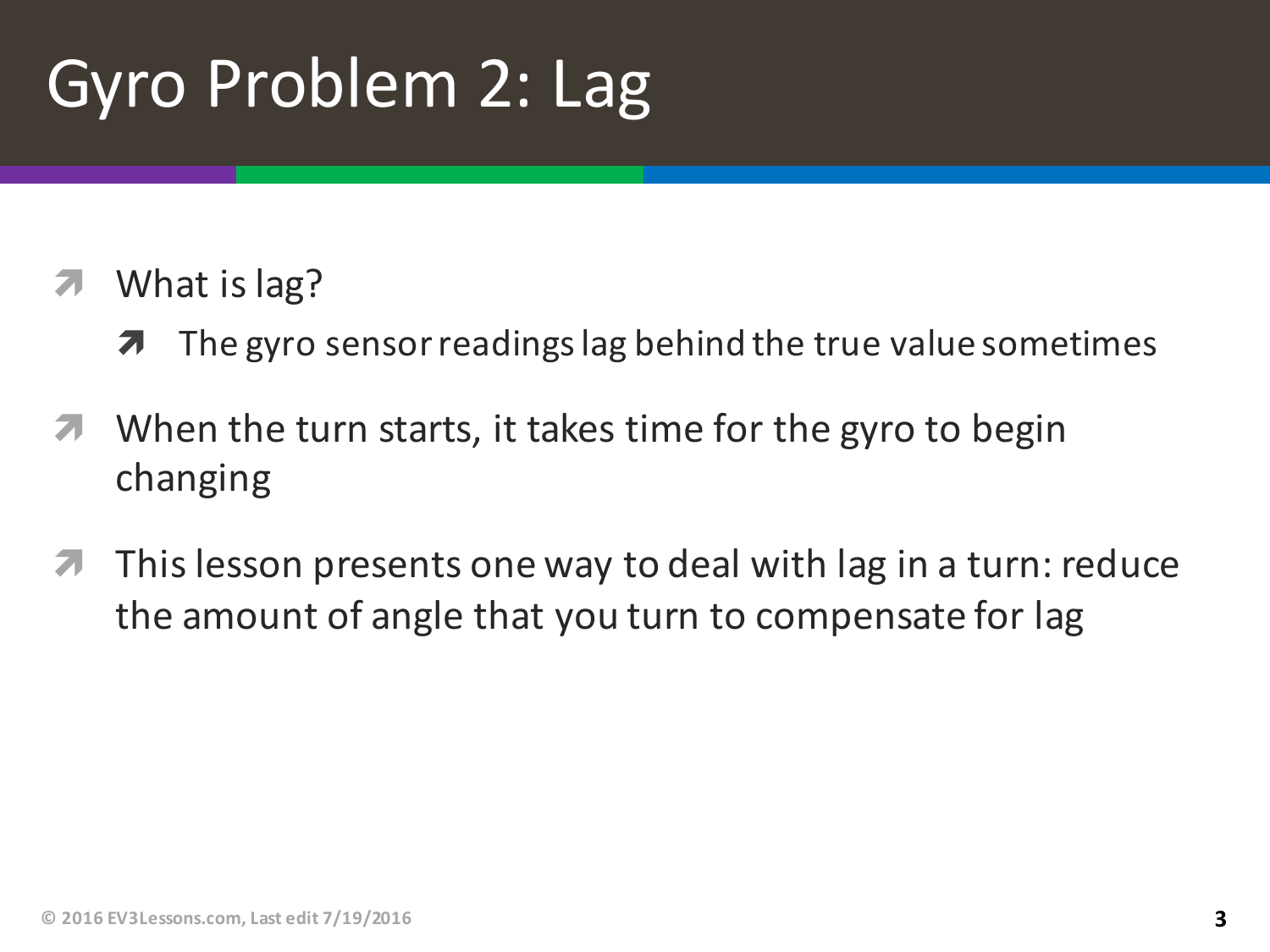# Change Mode in Wait Block

- In this lesson we use the Wait Block (gyro sensor) in Change Mode
- 2. Advantages over Compare Mode:
	- You do not need to reset the gyro beforehand
	- You can measure if the value has changed the target degrees by both decreasing or increasing (no need to change the wait block for a left turn)
- 3. Direction (the first input) defines:
	- $0$  check if the value has increased the desired degrees
	- $\cdot$  1 check if the value has decreased the desired degrees
	- $2$  check if the value has either increased or decreased the desired degrees

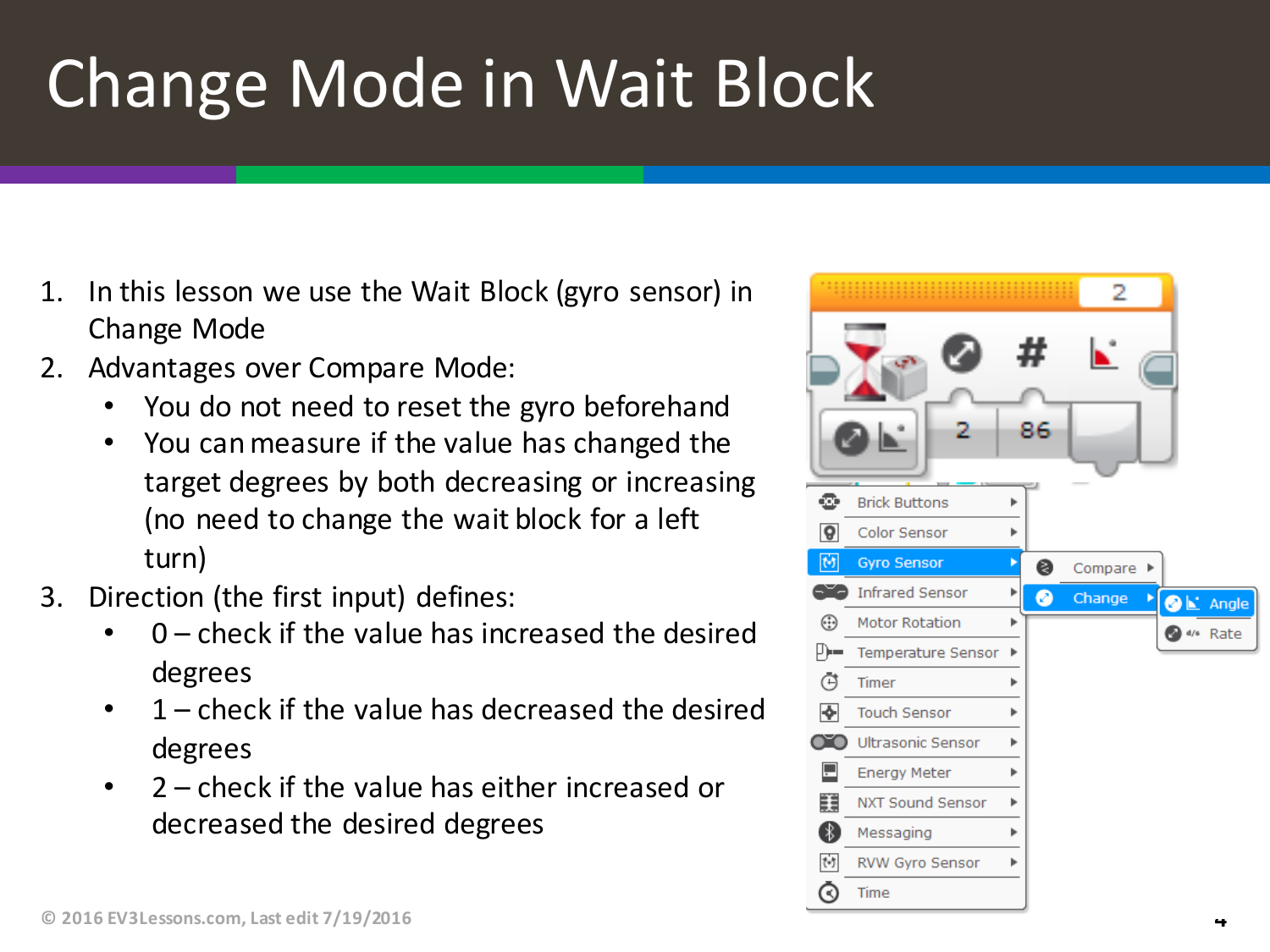# Gyro Turn in Four Easy Steps

STEP 1: Create a simple Gyro Turn program that turns 90 degrees using the Wait for Gyro block in Change Mode

Remember to Calibrate the Gyro before the Wait For Block (see Gyro Lesson for help)

#### STEP 2: Compensate for Lag

- A. Compensate for the lag by reducing the amount of angle to turn based on your robot (e.g 86 degrees instead of 90 degrees)
- B. Use a Math Block to create an automatic calculator to compensate for lag

STEP 3: Create and Wire the My Block

STEP 4: Repeat the steps to make one for Left Turns vs. one for Right Turns.



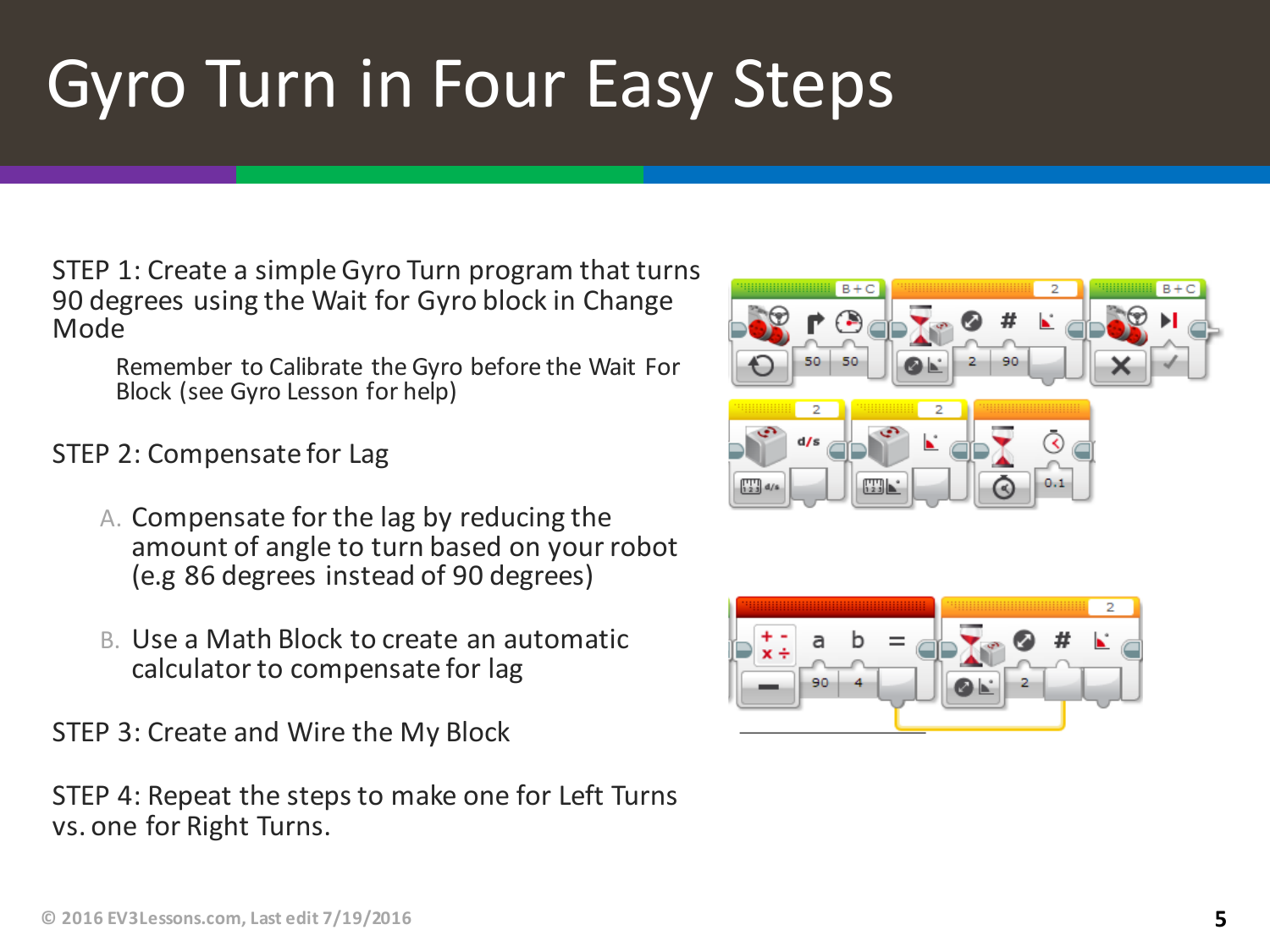## Step 1: Simple Gyro Turn



This code is setup for the gyro being connecter to port 2; adjust as nedded.

Install tips: The gyro can be anywhere on your robot (even hidden or upside down is okay).

This program turns and waits for the gyro to read 90 degrees. This will make the robot turn 90 degrees to the right.

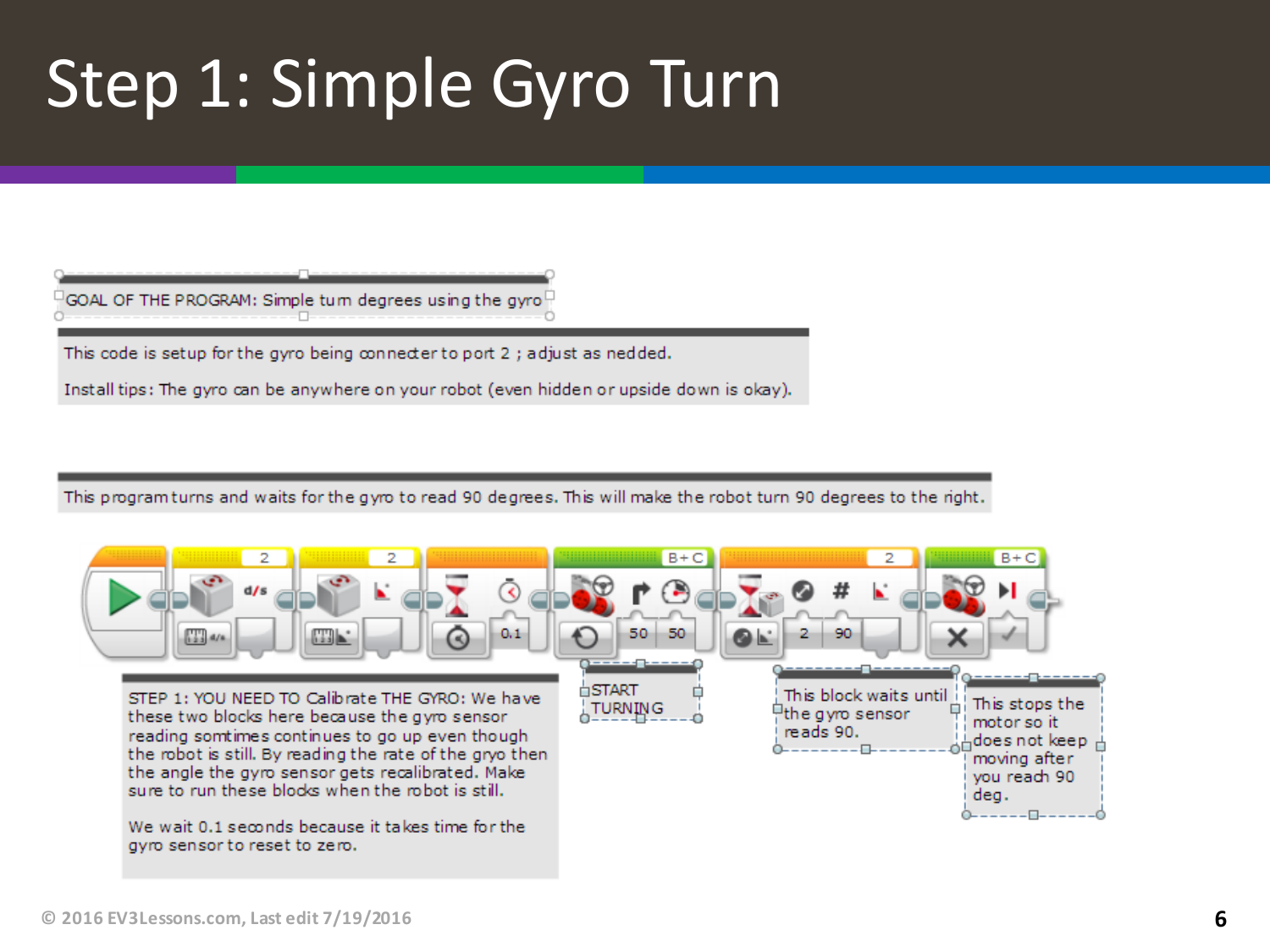### Step 2A: Dealing with Lag

Problem with the Step 1: You will find that the gyro does not go the degrees you want it to. If you set it to turn 90 degrees, sometimes it overshoots to 93. You need to make adjustments for your robot because of this. For ours, we needd to turn only 86 degrees in order to turn 90 degrees.

Program goal: A more precise gyro turn

This program turns the robot a bit less than 90 degrees to reach exactly 90 degrees. This value will have to be changed for your robot. The reason the robot does not turn exactly 90 deg. when you type in 90 is because the gyro readings lag behind the robot's actual position.

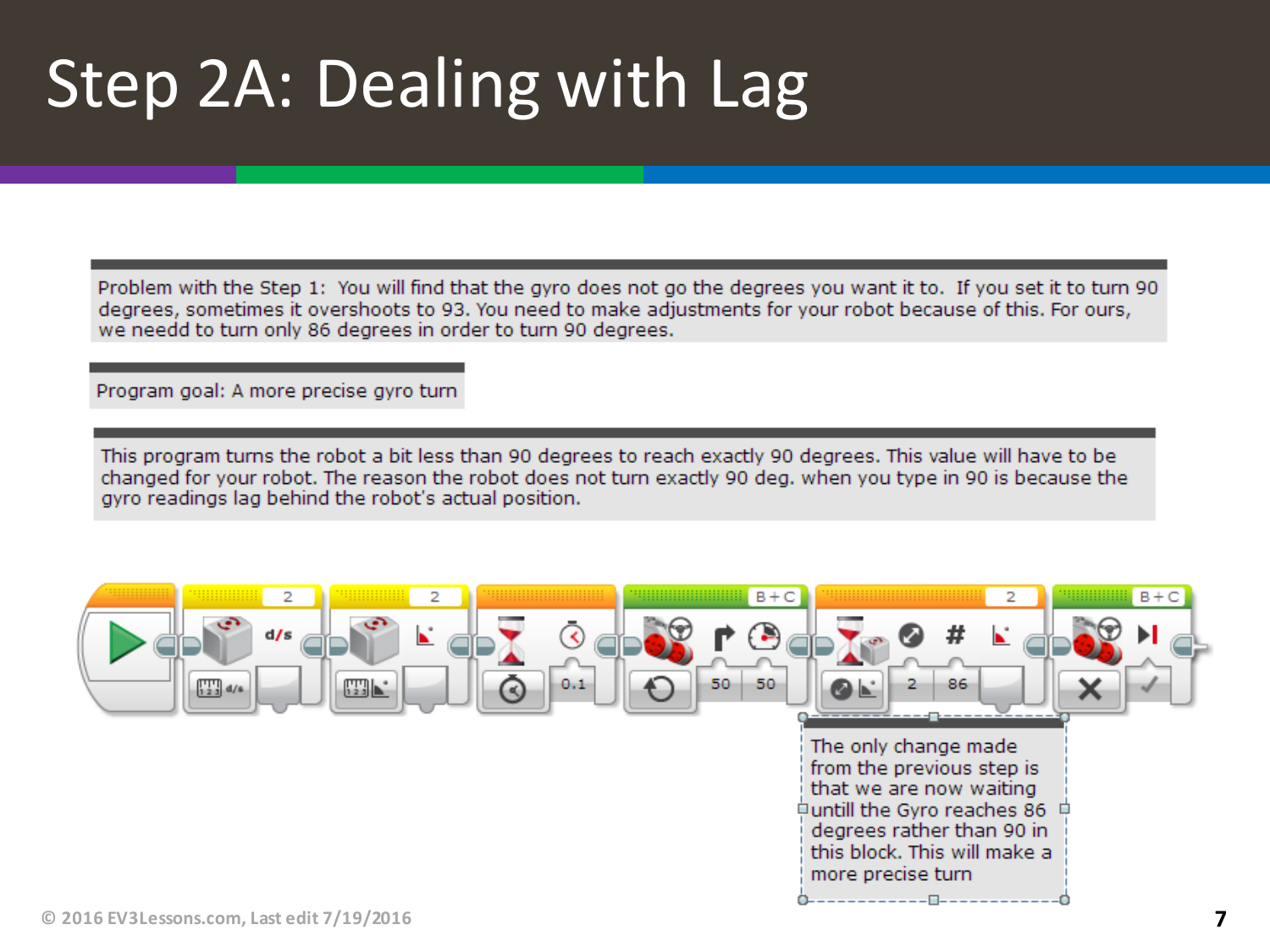### Step 2B: Automatically Correct for Lag

Program goal: subtract degrees automatically

We subtract 4 degrees from your desired degrees using a math block, so we do not need to type in 86 degrees to do a 90 degree turn

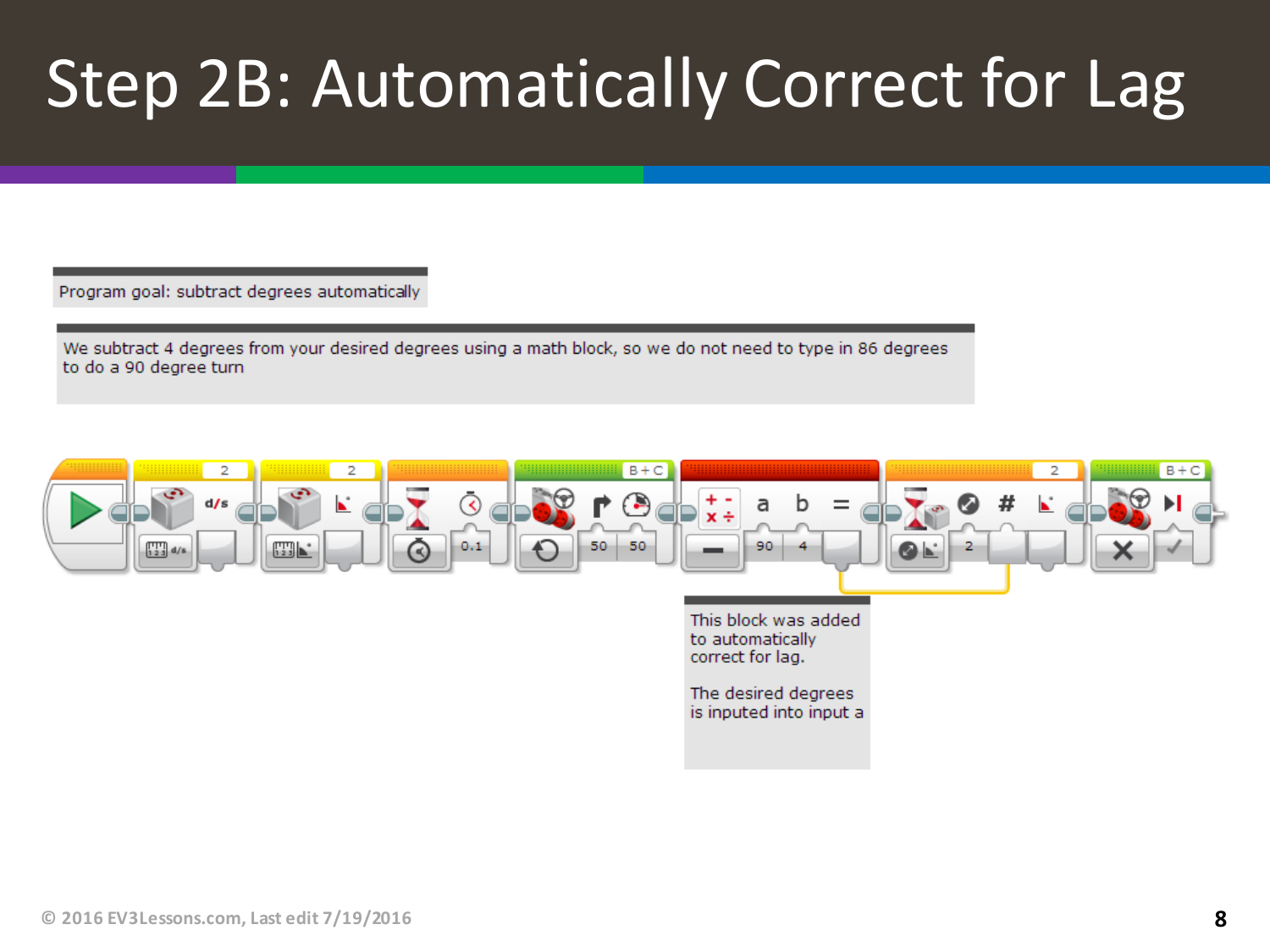#### Step 3A: Create a My Block

- A. Highlight all the blocks then go to My Block Builder
- **A** $\bar{\odot}$
- B. Add 2 inputs: one for power and one for and degrees

Refer to the My Blocks with Inputs & Outputs lesson if you need help setting up the My Block

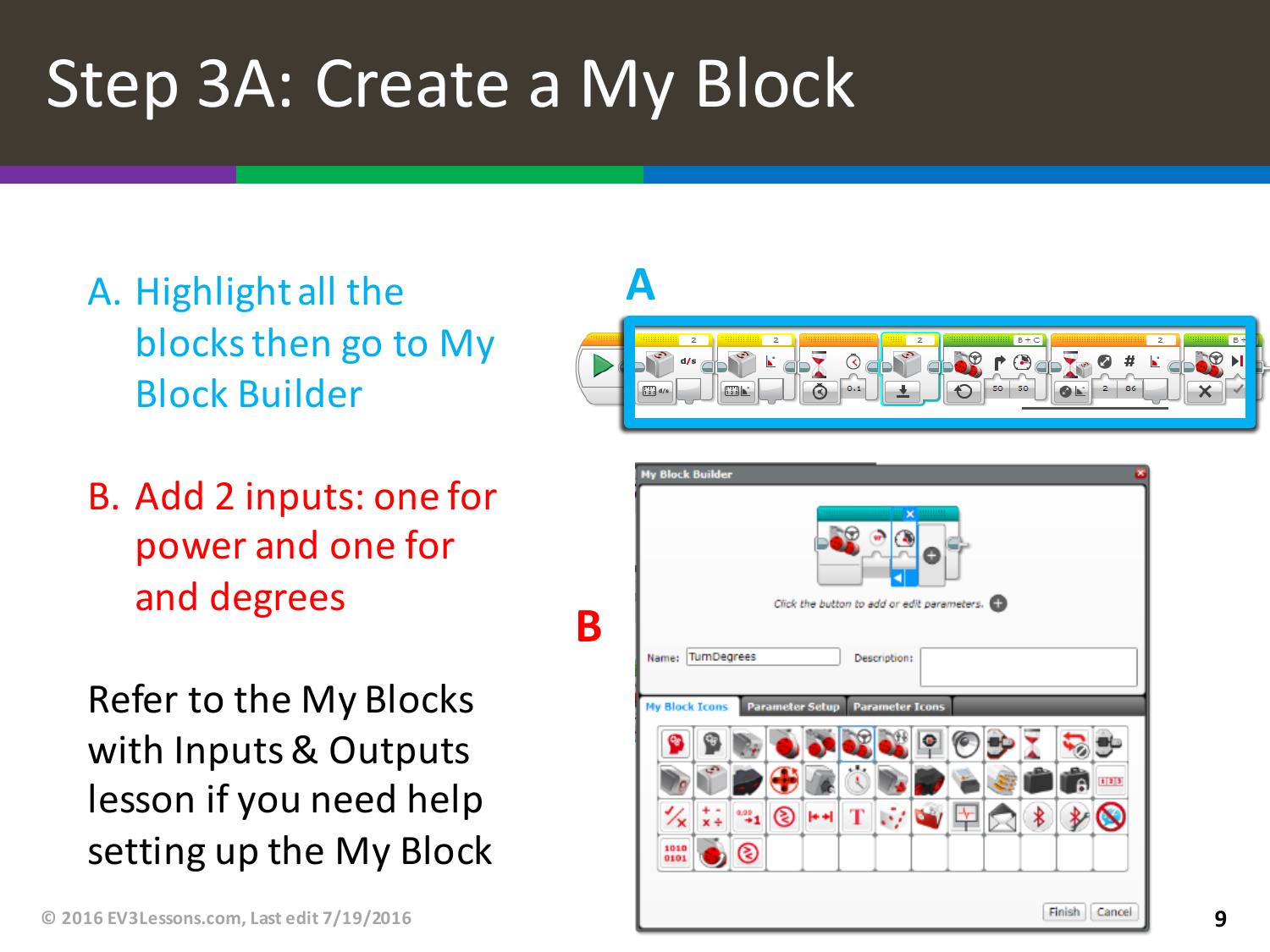#### Stage 3B: Wire the My Block



Connect the degrees value into the math block and the power into the move steering block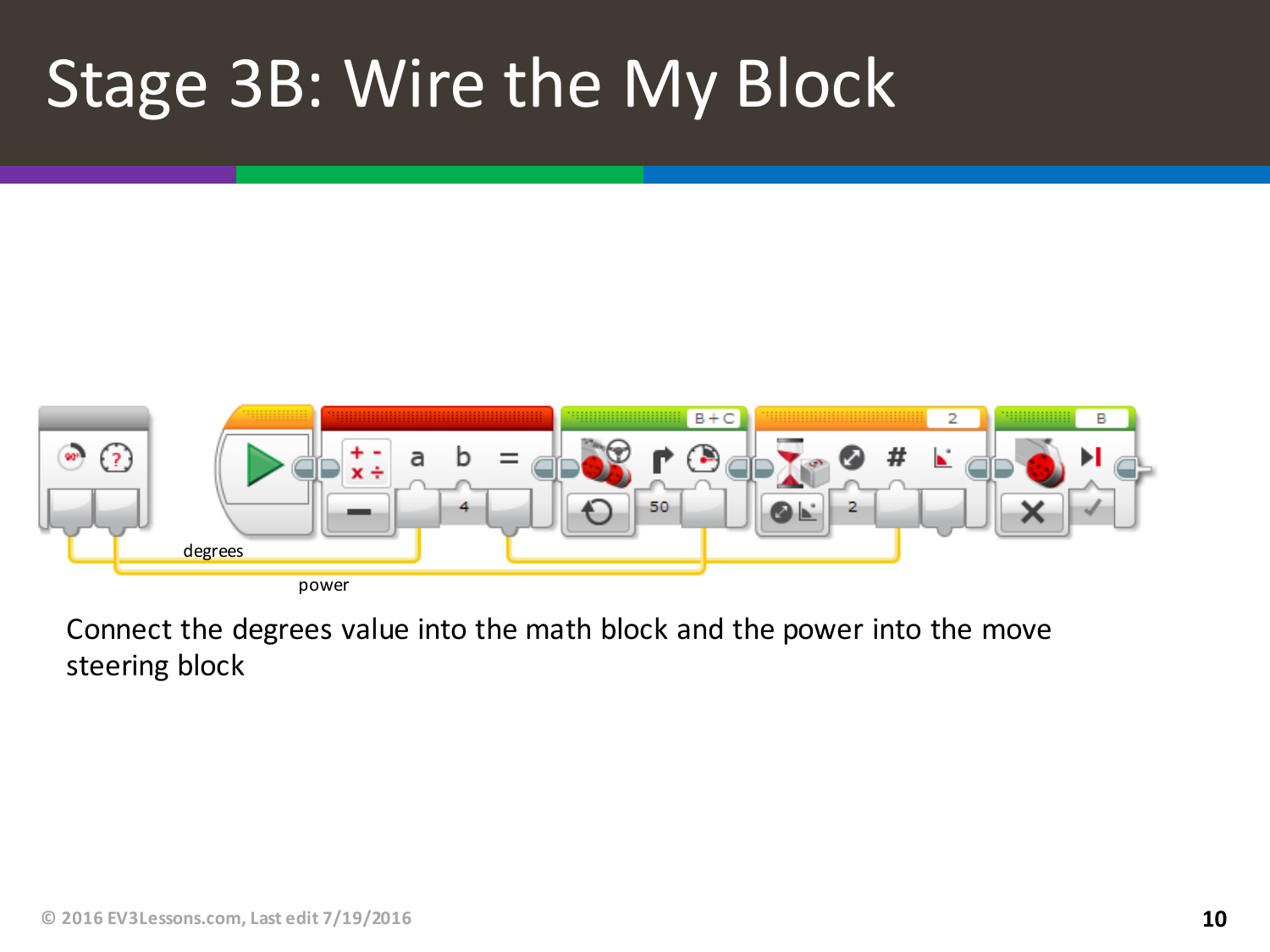### Stage 4: Using the My Block

Here is our final stage, it is the same as Step 3, but converted into a my block. It has two inputs, degrees and power. Double click on the my block(s) to see inside.



Here two different my blocks that have been made turn left. and right.

DO NOT SELECT the gyro calibrate blocks while making the My Block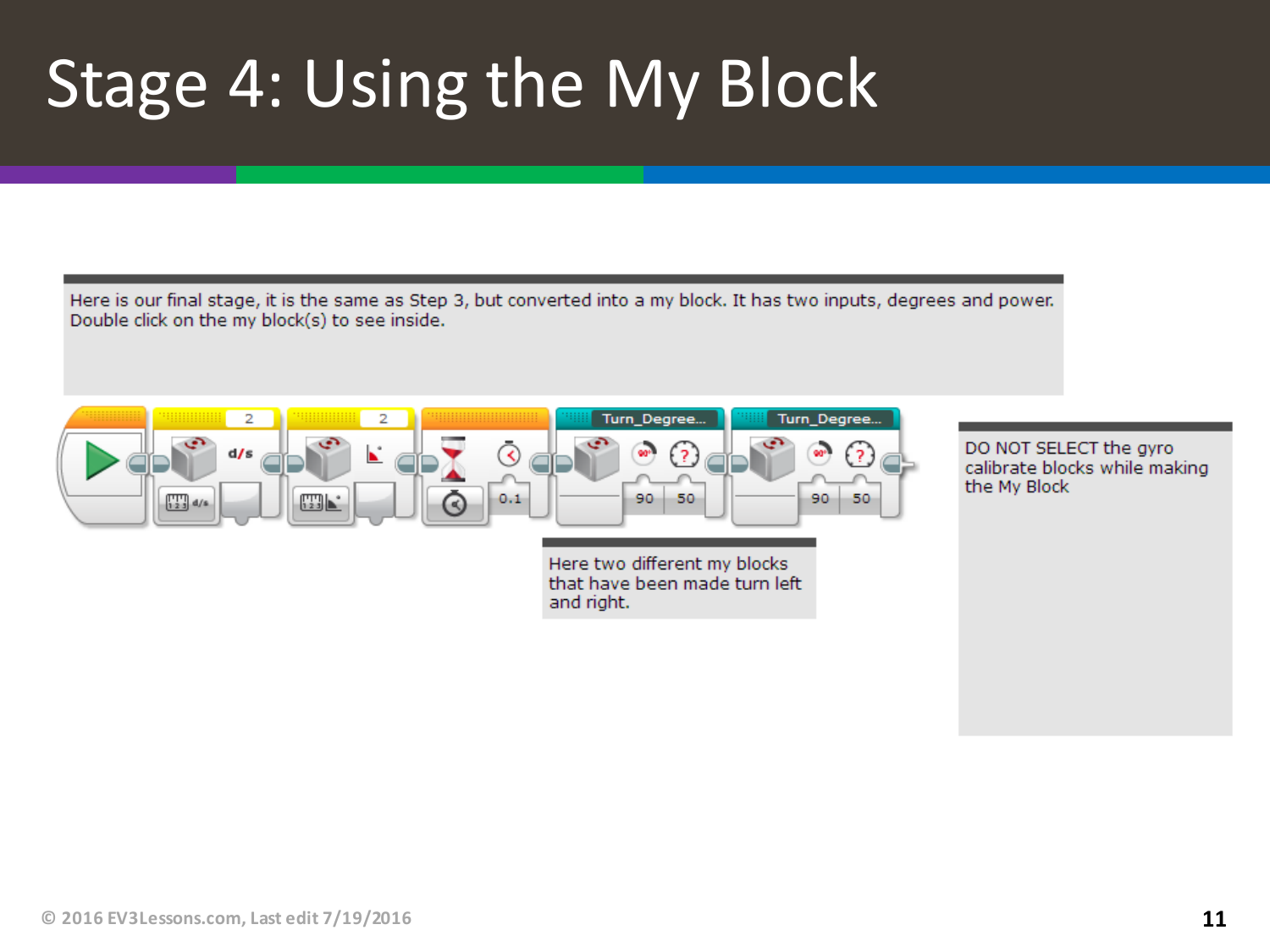#### Step 4: Turn Degrees Right



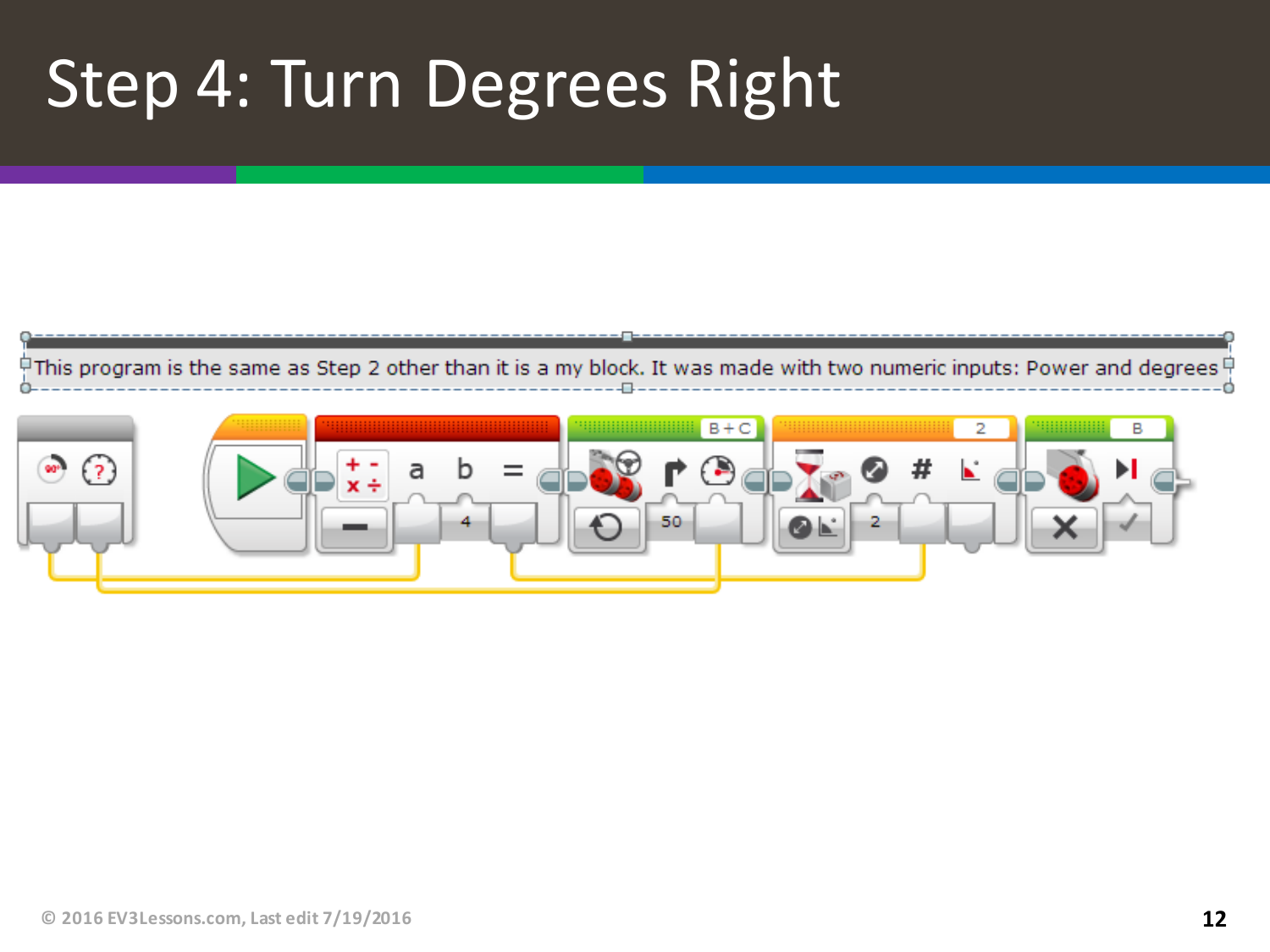#### Step 4: Turn Degrees Left

 $\frac{1}{10}$ This program is the same as Step 2 other than it is a my block. This has been converted to turn left. It was made  $\frac{1}{10}$ with two numeric inputs: Power and degrees

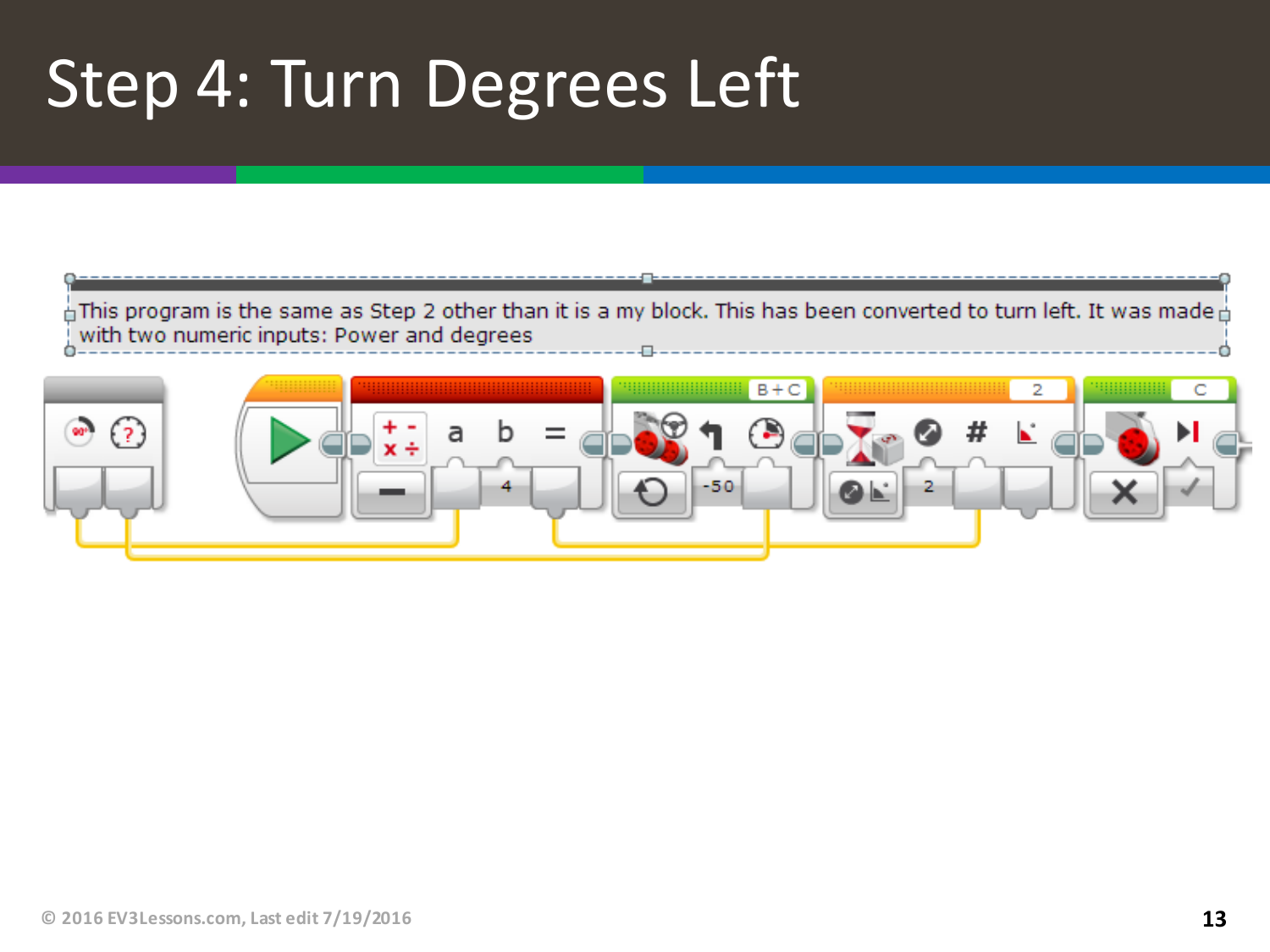#### **Discussion**

What is gyro lag?

Ans. The gyro sensor's reading lags behind the true reading

**7** What is one way to compensate for lag? Ans: Reduce the number of degrees that you turn